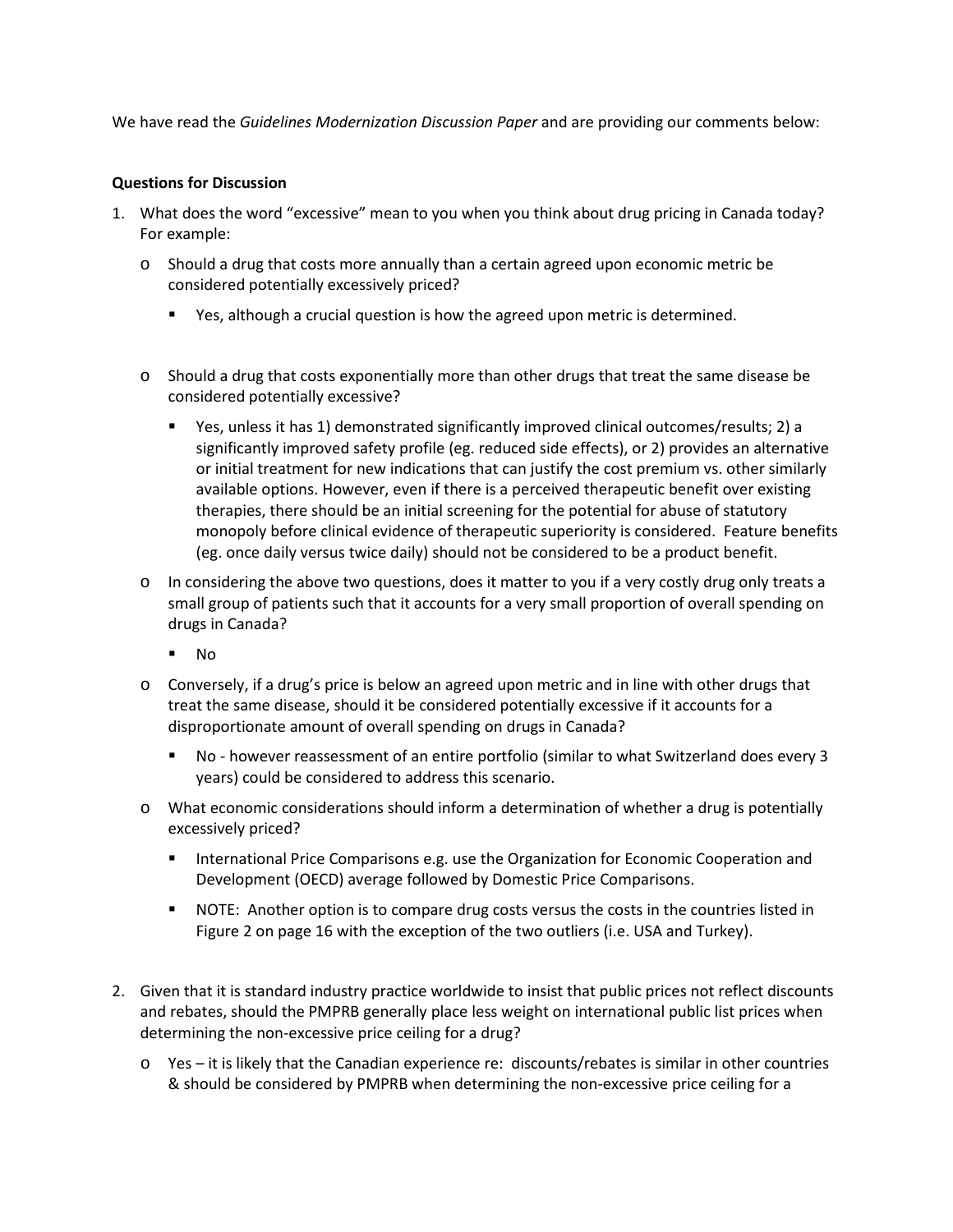drug. However, as another option PMPRB should expand the number of countries used to compare prices e.g. use median for OECD.

- 3. In your view, given today's pharmaceutical operating environment, is there a particular s. 85 factor that the Guidelines should prioritize or weigh more heavily in examining whether a drug is potentially excessively priced?
	- o Yes, International Price Comparisons (OCED median) followed by Domestic Price Comparisons.
- 4. Should the PMPRB set its excessive price ceilings at the low, medium or high end of the PMPRB7 countries (i.e., the US, the UK, Sweden, Switzerland, Germany, France and Italy)?
	- o Option #1 The excessive price ceiling should be set at OECD median
	- o Another option Excessive price ceilings should be set at the low end of the PMPRB7 countries as the USA skews the median up.
- 5. Does the amount of research and development that the pharmaceutical industry conducts in Canada relative to these other countries impact your answer to the above question and if so, why?
	- o No, history would suggest that countries that host multinational headquarters of major pharmaceutical companies will continue to be major centres of R&D, whereas Canada will only be a secondary player.
- 6. What alternatives to the current approach to categorizing new patented medicines (based on degree of therapeutic benefit) could be used to apply the statutory factors from the outset and address questions of high relative prices, market dynamics and affordability?
	- o We agree with the alternative proposed in the Discussion Paper i.e. "An approach toward categorizing new patented drugs ... would be to conduct an initial screening based on indicators of potential for abuse of statutory monopoly, rather than clinical evidence of therapeutic superiority. Such an approach would apply indicators that are rationally and directly connected to the statutory factors as the starting point in the analysis of whether a drug might be priced excessively..."
- 7. Should the PMPRB consider different levels of regulatory oversight for patented drugs based on indicators of risk of potential for excessive pricing?
	- o Yes, this would allow for a more strategic and targeted use of Board's time and resources.
- 8. Should the price ceiling of a patented drug be revised with the passage of time and, if so, how often, in what circumstances and how much?
	- o Yes, it should be reviewed every 3 -5 years (implementing model similar to Switzerland reassessing on an ongoing basis such that the entire portfolio is reassessed every three years)